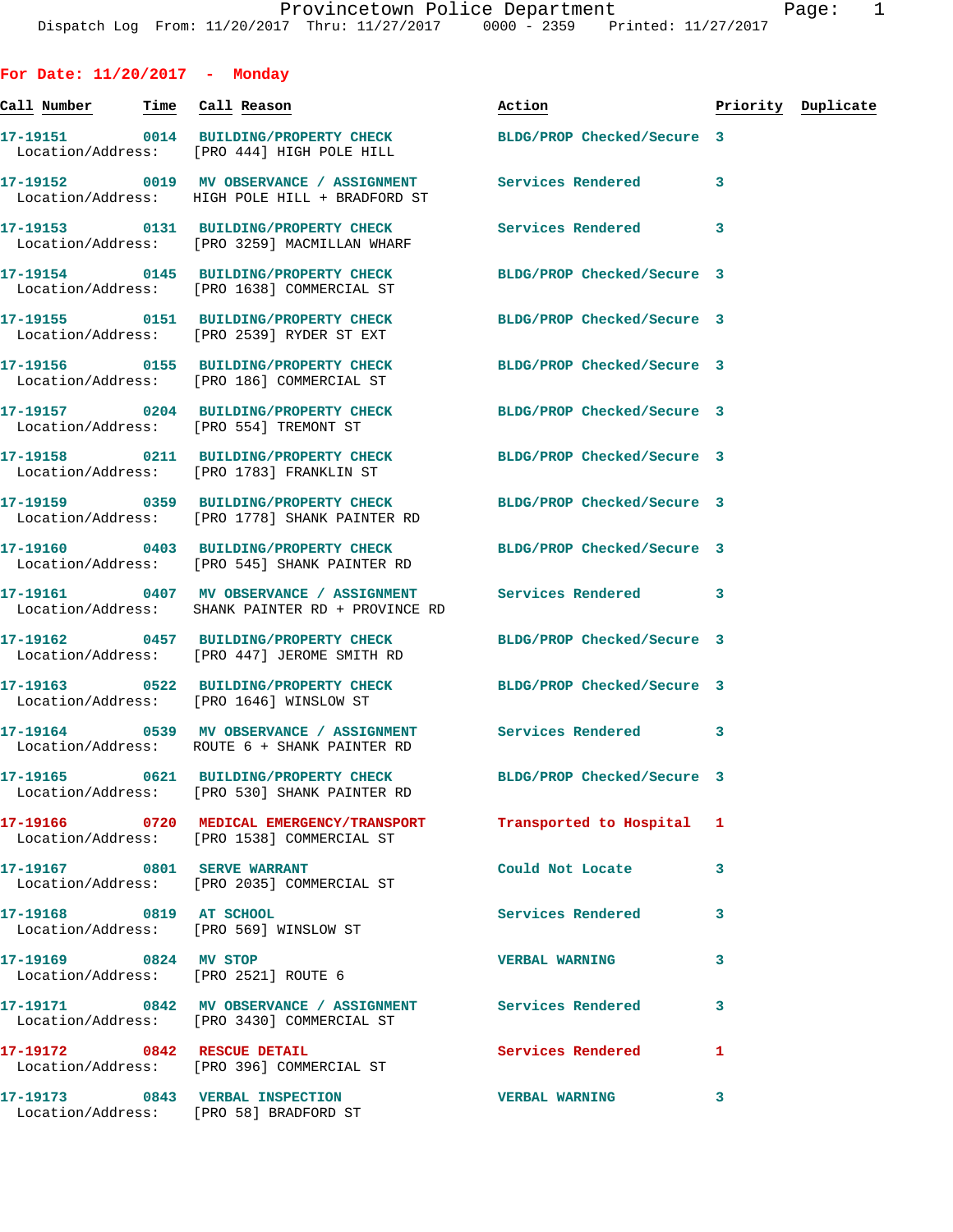| Location/Address: [PRO 60] BRADFORD ST                                          |                       |                                                                                                                                                                                                                                                                                                                                                                                                                                                                                                                                                                                                                                                                                                                                                                                                                                                                                                                                                                                                                                                                                                                                                                                                                                                                                                                                                                                                                                   |
|---------------------------------------------------------------------------------|-----------------------|-----------------------------------------------------------------------------------------------------------------------------------------------------------------------------------------------------------------------------------------------------------------------------------------------------------------------------------------------------------------------------------------------------------------------------------------------------------------------------------------------------------------------------------------------------------------------------------------------------------------------------------------------------------------------------------------------------------------------------------------------------------------------------------------------------------------------------------------------------------------------------------------------------------------------------------------------------------------------------------------------------------------------------------------------------------------------------------------------------------------------------------------------------------------------------------------------------------------------------------------------------------------------------------------------------------------------------------------------------------------------------------------------------------------------------------|
| 17-19175 0903 LOST PURSE<br>Location/Address: [PRO 542] SHANK PAINTER RD        |                       |                                                                                                                                                                                                                                                                                                                                                                                                                                                                                                                                                                                                                                                                                                                                                                                                                                                                                                                                                                                                                                                                                                                                                                                                                                                                                                                                                                                                                                   |
|                                                                                 | Services Rendered 3   |                                                                                                                                                                                                                                                                                                                                                                                                                                                                                                                                                                                                                                                                                                                                                                                                                                                                                                                                                                                                                                                                                                                                                                                                                                                                                                                                                                                                                                   |
|                                                                                 |                       | $\mathbf{1}$                                                                                                                                                                                                                                                                                                                                                                                                                                                                                                                                                                                                                                                                                                                                                                                                                                                                                                                                                                                                                                                                                                                                                                                                                                                                                                                                                                                                                      |
| 17-19178 1025 VERBAL INSPECTION<br>Location/Address: NICKERSON ST + BRADFORD ST | <b>VERBAL WARNING</b> | $\overline{\mathbf{3}}$                                                                                                                                                                                                                                                                                                                                                                                                                                                                                                                                                                                                                                                                                                                                                                                                                                                                                                                                                                                                                                                                                                                                                                                                                                                                                                                                                                                                           |
| Location/Address: [PRO 4004] COMMERCIAL ST                                      |                       | $\overline{2}$                                                                                                                                                                                                                                                                                                                                                                                                                                                                                                                                                                                                                                                                                                                                                                                                                                                                                                                                                                                                                                                                                                                                                                                                                                                                                                                                                                                                                    |
| Location/Address: [PRO 569] WINSLOW ST                                          |                       |                                                                                                                                                                                                                                                                                                                                                                                                                                                                                                                                                                                                                                                                                                                                                                                                                                                                                                                                                                                                                                                                                                                                                                                                                                                                                                                                                                                                                                   |
| Location/Address: [PRO 105] COMMERCIAL ST                                       |                       | $\mathbf{2}$                                                                                                                                                                                                                                                                                                                                                                                                                                                                                                                                                                                                                                                                                                                                                                                                                                                                                                                                                                                                                                                                                                                                                                                                                                                                                                                                                                                                                      |
| Location/Address: [PRO 488] MAYFLOWER ST                                        |                       |                                                                                                                                                                                                                                                                                                                                                                                                                                                                                                                                                                                                                                                                                                                                                                                                                                                                                                                                                                                                                                                                                                                                                                                                                                                                                                                                                                                                                                   |
| Location/Address: [PRO 516] RACE POINT RD                                       |                       |                                                                                                                                                                                                                                                                                                                                                                                                                                                                                                                                                                                                                                                                                                                                                                                                                                                                                                                                                                                                                                                                                                                                                                                                                                                                                                                                                                                                                                   |
| Location/Address: [PRO 530] SHANK PAINTER RD                                    |                       |                                                                                                                                                                                                                                                                                                                                                                                                                                                                                                                                                                                                                                                                                                                                                                                                                                                                                                                                                                                                                                                                                                                                                                                                                                                                                                                                                                                                                                   |
| Location/Address: [PRO 182] COMMERCIAL ST                                       |                       | $\mathbf{2}$                                                                                                                                                                                                                                                                                                                                                                                                                                                                                                                                                                                                                                                                                                                                                                                                                                                                                                                                                                                                                                                                                                                                                                                                                                                                                                                                                                                                                      |
| Location/Address: [PRO 3609] COMMERCIAL ST                                      |                       | $\mathbf{2}$                                                                                                                                                                                                                                                                                                                                                                                                                                                                                                                                                                                                                                                                                                                                                                                                                                                                                                                                                                                                                                                                                                                                                                                                                                                                                                                                                                                                                      |
|                                                                                 |                       |                                                                                                                                                                                                                                                                                                                                                                                                                                                                                                                                                                                                                                                                                                                                                                                                                                                                                                                                                                                                                                                                                                                                                                                                                                                                                                                                                                                                                                   |
| Location/Address: [PRO 3259] MACMILLAN WHARF                                    |                       |                                                                                                                                                                                                                                                                                                                                                                                                                                                                                                                                                                                                                                                                                                                                                                                                                                                                                                                                                                                                                                                                                                                                                                                                                                                                                                                                                                                                                                   |
| Location/Address: [PRO 3287] ROUTE 6                                            |                       |                                                                                                                                                                                                                                                                                                                                                                                                                                                                                                                                                                                                                                                                                                                                                                                                                                                                                                                                                                                                                                                                                                                                                                                                                                                                                                                                                                                                                                   |
| Location/Address: [PRO 2521] ROUTE 6                                            |                       | 3                                                                                                                                                                                                                                                                                                                                                                                                                                                                                                                                                                                                                                                                                                                                                                                                                                                                                                                                                                                                                                                                                                                                                                                                                                                                                                                                                                                                                                 |
| Location/Address: SHANK PAINTER RD                                              |                       | 3                                                                                                                                                                                                                                                                                                                                                                                                                                                                                                                                                                                                                                                                                                                                                                                                                                                                                                                                                                                                                                                                                                                                                                                                                                                                                                                                                                                                                                 |
| Location/Address: [PRO 2898] JEROME SMITH RD                                    |                       |                                                                                                                                                                                                                                                                                                                                                                                                                                                                                                                                                                                                                                                                                                                                                                                                                                                                                                                                                                                                                                                                                                                                                                                                                                                                                                                                                                                                                                   |
| 17-19199 1817 MV COMPLAINT<br>Location/Address: [PRO 540] SHANK PAINTER RD      | Services Rendered     | $\mathbf{2}$                                                                                                                                                                                                                                                                                                                                                                                                                                                                                                                                                                                                                                                                                                                                                                                                                                                                                                                                                                                                                                                                                                                                                                                                                                                                                                                                                                                                                      |
|                                                                                 |                       | 3                                                                                                                                                                                                                                                                                                                                                                                                                                                                                                                                                                                                                                                                                                                                                                                                                                                                                                                                                                                                                                                                                                                                                                                                                                                                                                                                                                                                                                 |
| Location/Address: SHANK PAINTER RD + ROUTE 6                                    | Could Not Locate      | 2                                                                                                                                                                                                                                                                                                                                                                                                                                                                                                                                                                                                                                                                                                                                                                                                                                                                                                                                                                                                                                                                                                                                                                                                                                                                                                                                                                                                                                 |
| Location/Address: [PRO 2194] COMMERCIAL ST                                      |                       | 3                                                                                                                                                                                                                                                                                                                                                                                                                                                                                                                                                                                                                                                                                                                                                                                                                                                                                                                                                                                                                                                                                                                                                                                                                                                                                                                                                                                                                                 |
|                                                                                 |                       | Provincetown Police Department Fage: 2<br>Dispatch Log From: 11/20/2017 Thru: 11/27/2017 0000 - 2359 Printed: 11/27/2017<br>17-19174 0851 WRITTEN WARNING INSPECTION Citation / Warning Issue 3<br>Services Rendered 3<br>17-19177 1003 RESIDENTIAL ALARM 1999 Services Rendered<br>Location/Address: [PRO 1054] PILGRIM HEIGHTS RD<br>17-19179 1035 PARK, WALK & TALK Services Rendered<br>17-19180 1043 PARK, WALK & TALK 1998 Services Rendered 2<br>17-19181 1056 PARK, WALK & TALK 1999 Services Rendered<br>17-19182 1114 PARK, WALK & TALK 1998 Services Rendered 2<br>17-19183 1144 BUILDING/PROPERTY CHECK BLDG/PROP Checked/Secure 3<br>17-19187 1344 PARK, WALK & TALK 1998 Services Rendered 2<br>17-19188 1346 PARK, WALK & TALK 1998 Services Rendered<br>17-19189 1405 ABANDONED BIKES Services Rendered<br>Services Rendered 2<br>17-19194 1617 BUILDING/PROPERTY CHECK Services Rendered<br>17-19195 1633 BUILDING/PROPERTY CHECK BLDG/PROP Checked/Secure 3<br>17-19196                1658     MV  OBSERVANCE  /  ASSIGNMENT                  Services  Rendered<br>17-19197 1721 MV OBSERVANCE / ASSIGNMENT Services Rendered<br>17-19198 1815 BUILDING/PROPERTY CHECK Services Rendered 3<br>17-19200 1842 MV OBSERVANCE / ASSIGNMENT Services Rendered<br>Location/Address: COMMERCIAL ST + COMMODORE AVE<br>17-19201 1848 ANIMAL CALL/LOOSE DOG<br>17-19202 1923 BUILDING/PROPERTY CHECK Services Rendered |

**17-19203 1930 911 / GENERAL Could Not Locate 1** 

Location/Address: [PRO 3176] COMMERCIAL ST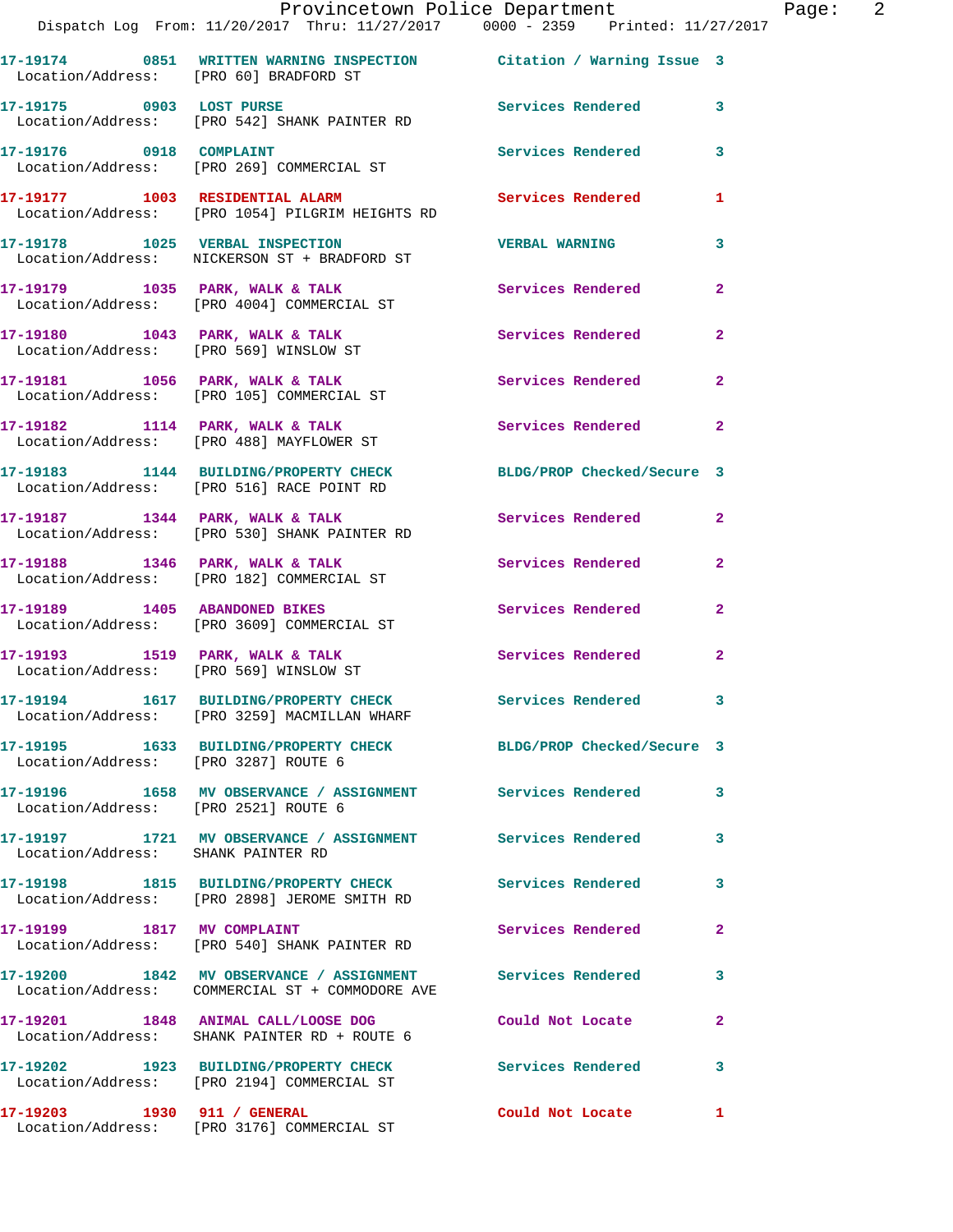|                                       | 17-19204 1945 BUILDING/PROPERTY CHECK<br>Location/Address: [PRO 3163] WINTHROP ST                          | <b>Services Rendered</b>                               | 3              |
|---------------------------------------|------------------------------------------------------------------------------------------------------------|--------------------------------------------------------|----------------|
|                                       | 17-19205 1952 BUILDING/PROPERTY CHECK<br>Location/Address: [PRO 2540] RACE POINT RD                        | Services Rendered                                      | 3              |
|                                       | $17-19206$ 2007 ANIMAL CALL/LOOSE DOG<br>Location/Address: [PRO 1404] NELSON AVE                           | Could Not Locate                                       | $\overline{2}$ |
|                                       | 17-19207 2105 PARK, WALK & TALK<br>Location: [PRO 3431] LOPES SQUARE                                       | Services Rendered                                      | $\mathbf{2}$   |
|                                       | 17-19208 2118 BUILDING/PROPERTY CHECK<br>Location/Address: [PRO 530] SHANK PAINTER RD                      | BLDG/PROP Checked/Secure 3                             |                |
|                                       | 17-19209 2139 BUILDING/PROPERTY CHECK<br>Location/Address: [PRO 2481] TREMONT ST                           | <b>Services Rendered</b>                               | 3              |
| For Date: $11/21/2017$ - Tuesday      |                                                                                                            |                                                        |                |
|                                       | 17-19211 0005 BUILDING/PROPERTY CHECK<br>Location/Address: [PRO 3163] WINTHROP ST                          | <b>Services Rendered</b>                               | 3              |
|                                       | 17-19210 0006 BUILDING/PROPERTY CHECK<br>Location/Address: [PRO 2483] COMMERCIAL ST                        | <b>Services Rendered</b><br>$\overline{\phantom{a}}$ 3 |                |
| Location/Address: [PRO 512] PRINCE ST | 17-19212 0012 BUILDING/PROPERTY CHECK                                                                      | BLDG/PROP Checked/Secure 3                             |                |
|                                       | 17-19213 0016 BUILDING/PROPERTY CHECK<br>Location/Address: [PRO 3430] COMMERCIAL ST                        | Services Rendered 3                                    |                |
|                                       | 17-19214 0017 MV OBSERVANCE / ASSIGNMENT<br>Location/Address: [PRO 530] SHANK PAINTER RD                   | <b>Services Rendered</b>                               | 3              |
|                                       | 17-19215 0105 BUILDING/PROPERTY CHECK<br>Location/Address: [PRO 488] MAYFLOWER ST                          | BLDG/PROP Checked/Secure 3                             |                |
|                                       | Location/Address: [PRO 2494] BRADFORD ST                                                                   |                                                        | 3              |
|                                       | 17-19217 0256 BUILDING/PROPERTY CHECK<br>Location/Address: [PRO 75] CAPTAIN BERTIES WAY                    | Services Rendered                                      | 3              |
|                                       | 17-19218 0300 BUILDING/PROPERTY CHECK<br>Location/Address: [PRO 2489] BRADFORD ST                          | Services Rendered                                      | 3              |
|                                       | 17-19219 0301 BUILDING/PROPERTY CHECK<br>Location/Address: [PRO 1989] COMMERCIAL ST                        | BLDG/PROP Checked/Secure 3                             |                |
|                                       | 17-19220 0326 BUILDING/PROPERTY CHECK<br>Location/Address: [PRO 3151] COMMERCIAL ST                        | BLDG/PROP Checked/Secure 3                             |                |
|                                       | 17-19221 0331 PARK, WALK & TALK<br>Location/Address: [PRO 539] SHANK PAINTER RD                            | Services Rendered<br>$\sim$ 2                          |                |
|                                       | 17-19222 0432 BUILDING/PROPERTY CHECK<br>Location/Address: [PRO 3430] COMMERCIAL ST                        | Services Rendered                                      | 3              |
|                                       | 17-19223 0435 MV OBSERVANCE / ASSIGNMENT Services Rendered 3<br>Location/Address: [PRO 3430] COMMERCIAL ST |                                                        |                |
|                                       | 17-19224 0507 BUILDING/PROPERTY CHECK<br>Location/Address: [PRO 440] HARRY KEMP WAY                        | BLDG/PROP Checked/Secure 3                             |                |
|                                       |                                                                                                            |                                                        | $\mathbf{3}$   |
|                                       | 17-19227 0550 BUILDING/PROPERTY CHECK Services Rendered                                                    |                                                        | 3              |
|                                       |                                                                                                            |                                                        |                |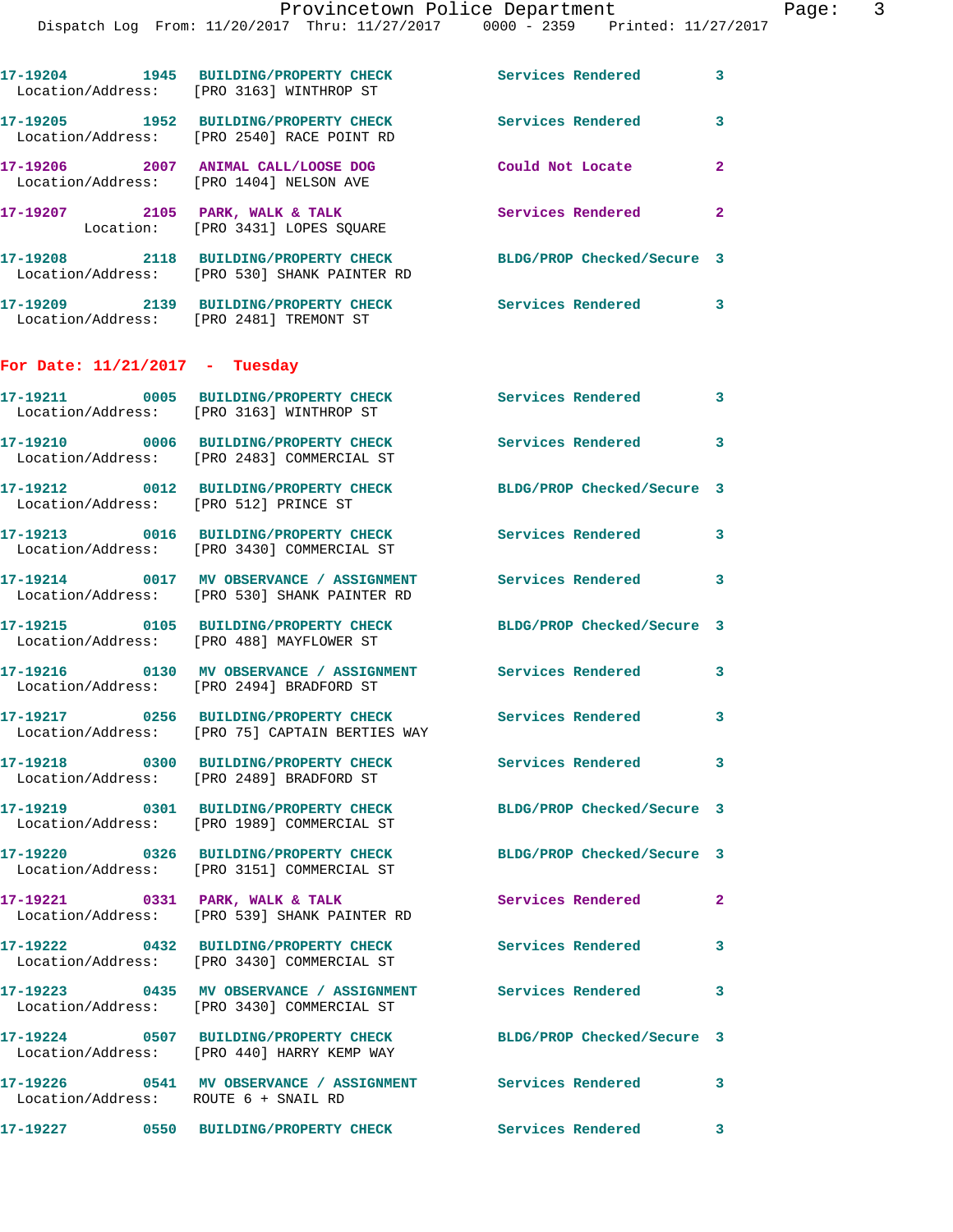|                                                               | Dispatch Log From: 11/20/2017 Thru: 11/27/2017 0000 - 2359 Printed: 11/27/2017                                    | Provincetown Police Department     | Page:          | $\overline{4}$ |
|---------------------------------------------------------------|-------------------------------------------------------------------------------------------------------------------|------------------------------------|----------------|----------------|
|                                                               | Location/Address: [PRO 2977] COMMERCIAL ST                                                                        |                                    |                |                |
|                                                               | 17-19229 0750 WALK-UP/RESCUE PATIENT REFUSAL 1<br>Location/Address: [PRO 1892] SHANK PAINTER RD                   |                                    |                |                |
|                                                               | 17-19230 0842 FOLLOW UP<br>Location/Address: [PRO 539] SHANK PAINTER RD                                           | FOLLOW UP                          | $\overline{2}$ |                |
|                                                               | 17-19231 0858 BUILDING/PROPERTY CHECK BLDG/PROP Checked/Secure 3<br>Location/Address: [PRO 2483] COMMERCIAL ST    |                                    |                |                |
|                                                               | 17-19232 0859 MV VANDALISM<br>Location/Address: [PRO 831] COMMERCIAL ST                                           | Services Rendered 2                |                |                |
|                                                               | 17-19233 0947 BUILDING/PROPERTY CHECK BLDG/PROP Checked/Secure 3<br>Location/Address: [PRO 2500] COMMERCIAL ST    |                                    |                |                |
|                                                               | 17-19235 1017 ALARM - FIRE<br>Location/Address: [PRO 3420] JOHNSON ST                                             | False Alarm 1                      |                |                |
|                                                               | 17-19236 1145 LOW-HANGING WIRE<br>Location/Address: [PRO 99] COMMERCIAL ST                                        | Services Rendered 2                |                |                |
|                                                               | 17-19237 1253 BUILDING/PROPERTY CHECK BLDG/PROP Checked/Secure 3<br>Location/Address: [PRO 2490] PROVINCELANDS RD |                                    |                |                |
|                                                               | 17-19238 1254 MV OBSERVANCE / ASSIGNMENT Services Rendered 3<br>Location/Address: [PRO 3440] ROUTE 6              |                                    |                |                |
|                                                               | 17-19239 1413 FLIGHT COVERAGE<br>Location/Address: [PRO 516] RACE POINT RD                                        | Services Rendered 2                |                |                |
|                                                               | 17-19240 1513 SUSPICIOUS ACTIVITY<br>Location/Address: [PRO 3265] COMMERCIAL ST                                   | SPOKEN TO                          | $\mathbf{2}$   |                |
|                                                               | 17-19241 1602 FOLLOW UP<br>Location/Address: [PRO 175] COMMERCIAL ST                                              | Services Rendered                  | $\overline{2}$ |                |
|                                                               | 17-19242 1640 MV VANDALISM<br>Location/Address: [PRO 2500] COMMERCIAL ST                                          | SPOKEN TO NAME OF SPOKEN OF STREET | $\overline{2}$ |                |
| Location/Address: [PRO 3440] ROUTE 6                          | 17-19243 1734 MV OBSERVANCE / ASSIGNMENT Services Rendered 3                                                      |                                    |                |                |
| 17-19244 1740 MV STOP<br>Location/Address: [PRO 2513] ROUTE 6 |                                                                                                                   | <b>VERBAL WARNING</b>              | 3              |                |
|                                                               | 17-19245 1742 LOST KEYS W/ LASER POINTER Services Rendered 3<br>Location/Address: [PRO 542] SHANK PAINTER RD      |                                    |                |                |
|                                                               | 17-19246 1754 MV OBSERVANCE / ASSIGNMENT<br>Location/Address: [PRO 1803] SHANK PAINTER RD                         | No Action Required 3               |                |                |
| 17-19247 1758 MV STOP                                         | Location/Address: [PRO 2513] ROUTE 6                                                                              | VERBAL WARNING 3                   |                |                |
| Location/Address: COMMERCIAL ST                               | 17-19248 1957 LARCENY / FORGERY / FRAUD SPOKEN TO                                                                 |                                    | $\mathbf{2}$   |                |
|                                                               | 17-19250 2011 BUILDING/PROPERTY CHECK BLDG/PROP Checked/Secure 3<br>Location/Address: [PRO 530] SHANK PAINTER RD  |                                    |                |                |
|                                                               | 17-19251 2029 BUILDING/PROPERTY CHECK BLDG/PROP Checked/Secure 3<br>Location/Address: [PRO 440] HARRY KEMP WAY    |                                    |                |                |
|                                                               | 17-19253 2138 BUILDING/PROPERTY CHECK BLDG/PROP Checked/Secure 3<br>Location/Address: [PRO 182] COMMERCIAL ST     |                                    |                |                |
|                                                               | 17-19254 2139 MV VANDALISM<br>Location/Address: [PRO 1275] ANTHONY ST                                             | Services Rendered 2                |                |                |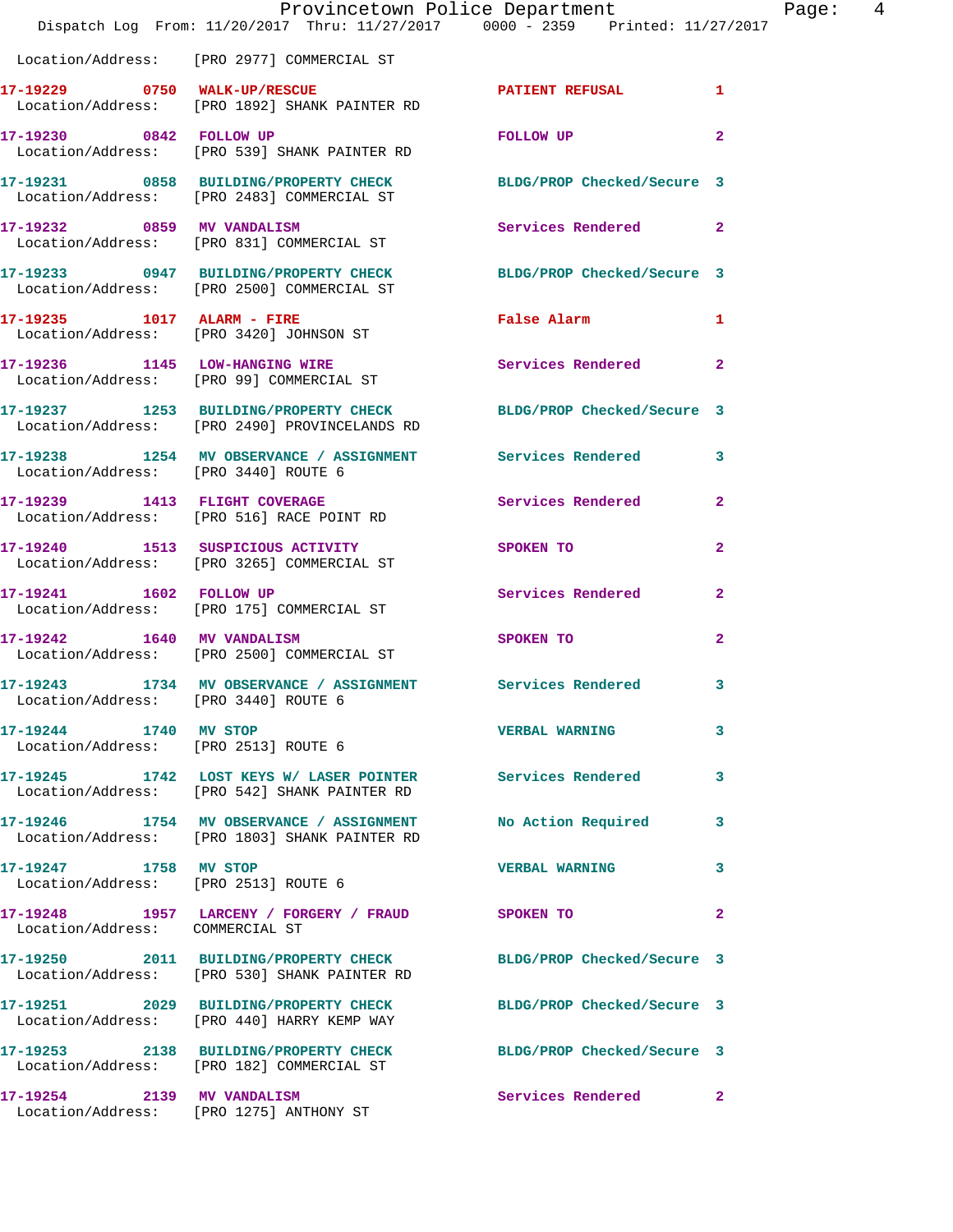|                                        |                                                                                       | Provincetown Police Department<br>Dispatch Log From: 11/20/2017 Thru: 11/27/2017 0000 - 2359 Printed: 11/27/2017 |                |
|----------------------------------------|---------------------------------------------------------------------------------------|------------------------------------------------------------------------------------------------------------------|----------------|
|                                        | Location/Address: [PRO 94] BRADFORD ST                                                | 17-19255 2332 MV OBSERVANCE / ASSIGNMENT Services Rendered                                                       | 3              |
| Location/Address: [PRO 2521] ROUTE 6   |                                                                                       | 17-19256 2338 MV OBSERVANCE / ASSIGNMENT Services Rendered                                                       | 3              |
| For Date: $11/22/2017$ - Wednesday     |                                                                                       |                                                                                                                  |                |
| Location/Address: COMMERCIAL ST        | 17-19257 0005 PARK, WALK & TALK                                                       | Services Rendered                                                                                                | $\mathbf{2}$   |
|                                        |                                                                                       | 17-19258 0013 BUILDING/PROPERTY CHECK Services Rendered<br>Location/Address: [PRO 2483] COMMERCIAL ST            | 3              |
| 17-19259 0031 BAR CHECK                | Location/Address: [PRO 3443] COMMERCIAL ST                                            | Services Rendered                                                                                                | $\mathbf{2}$   |
|                                        | 17-19260 0045 BUILDING/PROPERTY CHECK<br>Location/Address: [PRO 2500] COMMERCIAL ST   | Services Rendered                                                                                                | 3              |
| 17-19261 0047 BAR CHECK                | Location/Address: [PRO 2737] COMMERCIAL ST                                            | <b>Services Rendered</b>                                                                                         | $\mathbf{2}$   |
| 17-19262 0048 BAR CHECK                | Location/Address: [PRO 399] COMMERCIAL ST                                             | Services Rendered                                                                                                | $\overline{a}$ |
|                                        | Location/Address: RYDER ST + BRADFORD ST                                              | 17-19263 0104 MV OBSERVANCE / ASSIGNMENT Services Rendered                                                       | 3              |
|                                        | 17-19264 0144 BUILDING/PROPERTY CHECK<br>Location/Address: [PRO 3259] MACMILLAN WHARF | <b>Services Rendered</b>                                                                                         | 3              |
| Location/Address: ANTHONY ST           | $17-19265$ 0201 PARK, WALK & TALK                                                     | Services Rendered                                                                                                | $\mathbf{2}$   |
| 17-19266 0219 MV STOP                  | Location/Address: [PRO 37] BRADFORD ST                                                | <b>VERBAL WARNING</b>                                                                                            | 3              |
|                                        | Location/Address: [PRO 1783] FRANKLIN ST                                              | 17-19267 0230 BUILDING/PROPERTY CHECK BLDG/PROP Checked/Secure 3                                                 |                |
| Location/Address: ROUTE 6 + SNAIL RD   | 17-19268 0239 MV OBSERVANCE / ASSIGNMENT                                              | Services Rendered                                                                                                | 3              |
|                                        | Location/Address: [PRO 379] COMMERCIAL ST                                             | 17-19269 0328 BUILDING/PROPERTY CHECK BLDG/PROP Checked/Secure 3                                                 |                |
|                                        | 17-19270 0346 BUILDING/PROPERTY CHECK<br>Location/Address: [PRO 2977] COMMERCIAL ST   | <b>Services Rendered</b>                                                                                         | 3              |
|                                        | 17-19271 0349 BUILDING/PROPERTY CHECK<br>Location/Address: [PRO 3430] COMMERCIAL ST   | <b>Services Rendered</b>                                                                                         | 3              |
|                                        | 17-19272 0434 BUILDING/PROPERTY CHECK<br>Location/Address: [PRO 569] WINSLOW ST       | <b>Services Rendered</b>                                                                                         | 3              |
| Location/Address: [PRO 94] BRADFORD ST | 17-19273 0526 BUILDING/PROPERTY CHECK                                                 | <b>Services Rendered</b>                                                                                         | 3.             |
|                                        | Location/Address: [PRO 3430] COMMERCIAL ST                                            |                                                                                                                  | 3              |
|                                        | 17-19277 0758 PET PANTRY<br>Location/Address: [PRO 3296] SHANK PAINTER RD             | <b>Services Rendered</b>                                                                                         | 3              |
| 17-19278 0834 FOLLOW UP                | Location/Address: [PRO 356] COMMERCIAL ST                                             | FOLLOW UP                                                                                                        | $\mathbf{2}$   |
|                                        | 17-19279 0843 SERVE SUMMONS<br>Location/Address: [PRO 526] RYDER ST EXT               | Services Rendered                                                                                                | 3              |

Page: 5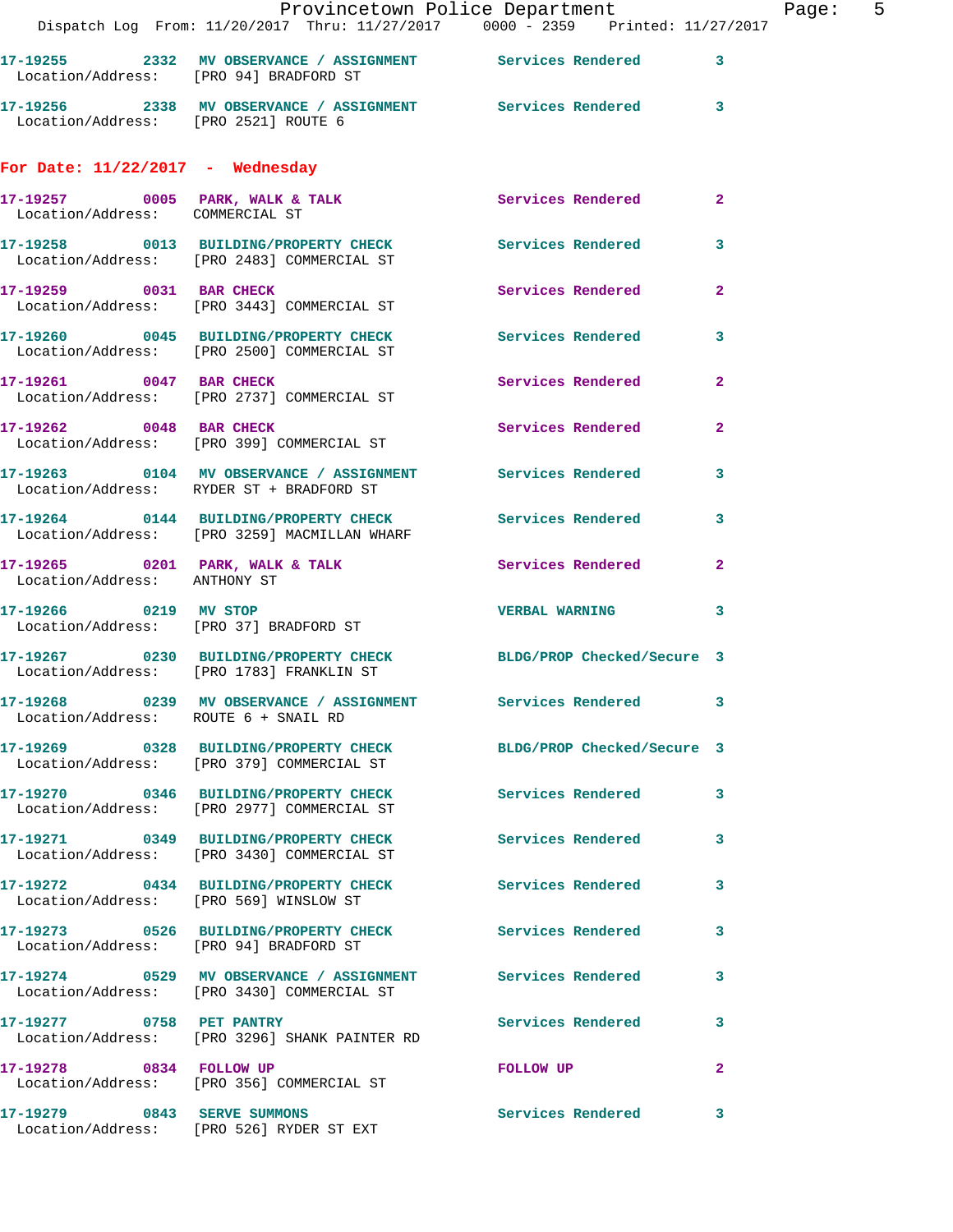|                                      | 17-19280 0856 BUILDING/PROPERTY CHECK Services Rendered<br>Location/Address: [PRO 2483] COMMERCIAL ST     |                            | 3              |   |
|--------------------------------------|-----------------------------------------------------------------------------------------------------------|----------------------------|----------------|---|
|                                      | 17-19283 0922 FOLLOW UP<br>Location/Address: [PRO 285] COMMERCIAL ST                                      | FOLLOW UP                  | $\mathbf{2}$   |   |
| 17-19284 0937 FOLLOW UP              | Location/Address: [PRO 606] CONWELL ST                                                                    | FOLLOW UP                  | $\overline{a}$ |   |
|                                      | 17-19285 0944 LIFT ASSIST/RESCUE<br>Location/Address: [PRO 716] BRADFORD ST                               | <b>Services Rendered</b>   | 1              |   |
|                                      | 17-19286 1007 MV COMPLAINT<br>Location/Address: [PRO 2940] NELSON AVE                                     | <b>Services Rendered</b>   | $\overline{a}$ |   |
|                                      | 17-19287 1024 MV OBSERVANCE / ASSIGNMENT Services Rendered<br>Location/Address: BRADFORD ST + STANDISH ST |                            | 3              |   |
| 17-19289 1104 FOLLOW UP              | Location/Address: [PRO 542] SHANK PAINTER RD                                                              | FOLLOW UP                  | $\overline{a}$ |   |
|                                      | 17-19290 1224 SERVICE CALL / POLICE Services Rendered<br>Location/Address: [PRO 2474] BRADFORD ST         |                            | 3              |   |
| 17-19291 1226 FOLLOW UP              | Location/Address: [PRO 606] CONWELL ST                                                                    | FOLLOW UP                  | $\mathbf{2}$   |   |
| Location/Address: [PRO 3287] ROUTE 6 | 17-19292 1237 BUILDING/PROPERTY CHECK BLDG/PROP Checked/Secure 3                                          |                            |                |   |
|                                      | $17-19293$ 1322 PARK, WALK & TALK<br>Location: [PRO 3431] LOPES SQUARE                                    | Services Rendered          | $\mathbf{2}$   |   |
|                                      | 17-19294 1522 LOST KEY W/ BRASS HAND Services Rendered<br>Location/Address: [PRO 542] SHANK PAINTER RD    |                            | 3              |   |
|                                      | 17-19295 1526 MEDICAL EMERGENCY<br>Location/Address: [PRO 440] HARRY KEMP WAY                             | Transported to Hospital 1  |                |   |
|                                      | 17-19296 1551 BUILDING/PROPERTY CHECK Services Rendered<br>Location/Address: [PRO 2483] COMMERCIAL ST     |                            | 3              |   |
| 17-19298 1554 MV STOP                | Location/Address: [PRO 2564] COMMERCIAL ST                                                                | Citation / Warning Issue 3 |                |   |
|                                      | 17-19299 1604 PARK, WALK & TALK<br>Location/Address: [PRO 105] COMMERCIAL ST                              | Services Rendered          | 2              |   |
|                                      | 17-19300 1609 BUILDING/PROPERTY CHECK<br>Location/Address: [PRO 3259] MACMILLAN WHARF                     | BLDG/PROP Checked/Secure 3 |                |   |
| 17-19301 1631 MV STOP                | Location/Address: ROUTE 6 + SHANK PAINTER RD                                                              | No Action Required         | 3              |   |
| 17-19302 1638 ALARM - GENERAL        | Location/Address: [PRO 182] COMMERCIAL ST                                                                 | BLDG/PROP Checked/Secure 1 |                |   |
|                                      | 17-19303 1700 MONUMENT LIGHTING<br>Location/Address: [PRO 444] HIGH POLE HILL                             | <b>Services Rendered</b>   | 3              |   |
| 17-19304 1723 POLE SPARKING          | Location/Address: [PRO 3231] BRADFORD ST                                                                  | <b>Services Rendered</b>   | 3              |   |
| <b>17-19305 1748 ARGUMENT</b>        | Location/Address: [PRO 2227] BRADFORD ST                                                                  | Services Rendered          | 1.             | 1 |
|                                      | 17-19306 1817 BUILDING/PROPERTY CHECK<br>Location/Address: COMMERCIAL ST + ALLERTON ST                    | BLDG/PROP Checked/Secure 3 |                |   |
|                                      | 17-19307 1841 BUILDING/PROPERTY CHECK                                                                     | Services Rendered          | 3              |   |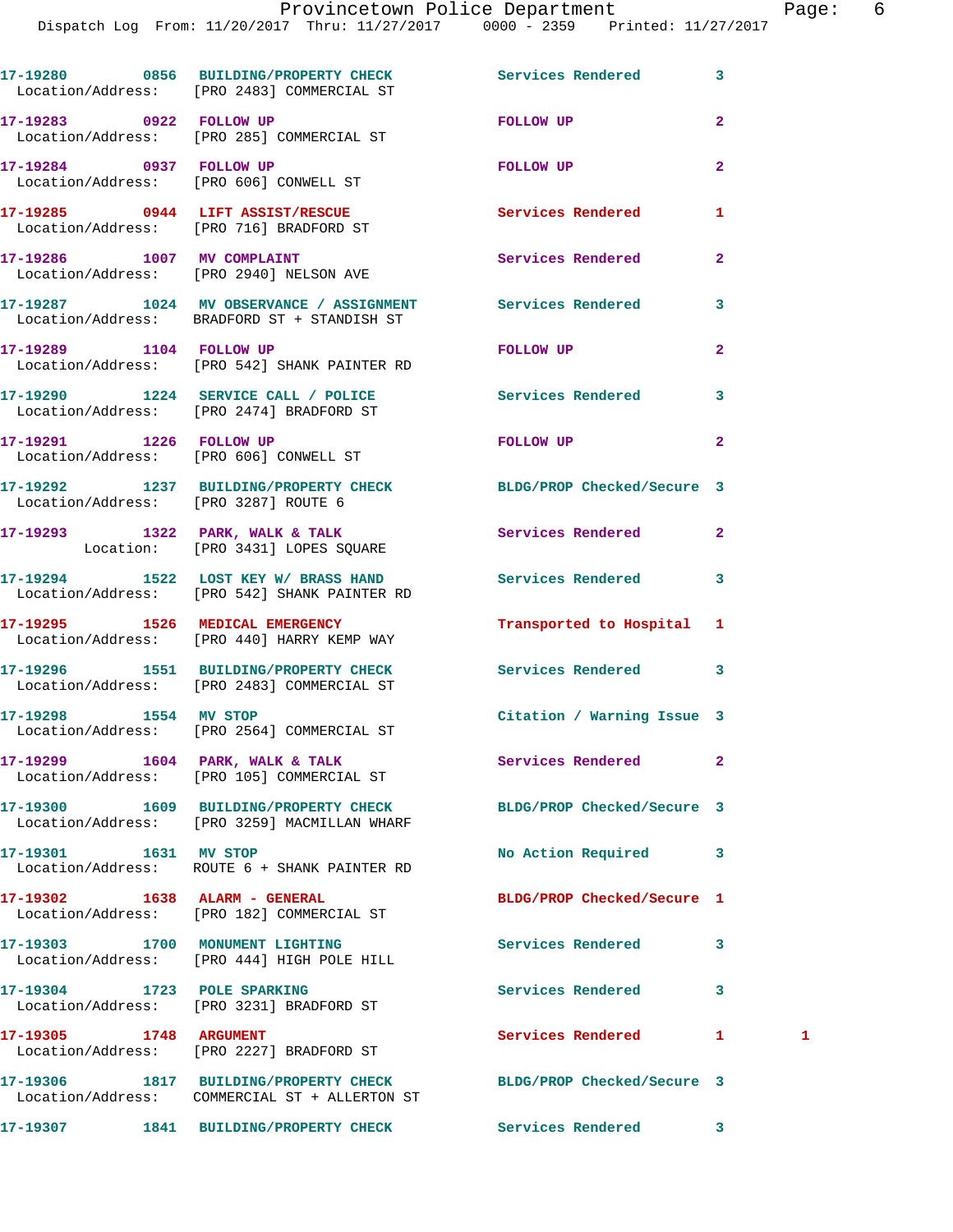|                                      | Provincetown Police Department<br>Dispatch Log From: 11/20/2017 Thru: 11/27/2017 0000 - 2359 Printed: 11/27/2017 |                            |    |
|--------------------------------------|------------------------------------------------------------------------------------------------------------------|----------------------------|----|
|                                      | Location/Address: [PRO 3670] SHANK PAINTER RD                                                                    |                            |    |
|                                      | 17-19308 1946 BUILDING/PROPERTY CHECK<br>Location/Address: [PRO 2900] COMMERCIAL ST                              | BLDG/PROP Checked/Secure 3 |    |
|                                      | 17-19309 2009 BUILDING/PROPERTY CHECK<br>Location/Address: [PRO 3430] COMMERCIAL ST                              | Services Rendered          | 3  |
|                                      | 17-19310 2011 BUILDING/PROPERTY CHECK<br>Location/Address: COMMERCIAL ST + HOWLAND ST                            | BLDG/PROP Checked/Secure 3 |    |
| Location/Address: [PRO 3440] ROUTE 6 | 17-19311 2015 MV OBSERVANCE / ASSIGNMENT Services Rendered                                                       |                            | 3  |
| 17-19312 2032 MV STOP                | Location/Address: SNAIL RD + ROUTE 6                                                                             | <b>VERBAL WARNING</b>      | 3  |
|                                      | 17-19313 2036 MEDICAL EMERGENCY<br>Location/Address: [PRO 597] COMMERCIAL ST                                     | <b>PATIENT REFUSAL</b>     | 1  |
|                                      | 17-19314 2101 BUILDING/PROPERTY CHECK<br>Location/Address: [PRO 530] SHANK PAINTER RD                            | BLDG/PROP Checked/Secure 3 |    |
| 17-19315 2119 SERVE SUMMONS          | Location/Address: [PRO 1539] COMMERCIAL ST                                                                       | Could Not Locate           | 3  |
|                                      | 17-19317 2130 BUILDING/PROPERTY CHECK<br>Location/Address: [PRO 175] COMMERCIAL ST                               | BLDG/PROP Checked/Secure 3 |    |
|                                      | 17-19318 2150 BUILDING/PROPERTY CHECK<br>Location/Address: [PRO 182] COMMERCIAL ST                               | BLDG/PROP Checked/Secure 3 |    |
| 17-19319 2214 MV STOP                | Location/Address: [PRO 37] BRADFORD ST                                                                           | <b>VERBAL WARNING</b>      | 3  |
|                                      | 17-19320 2229 BUILDING/PROPERTY CHECK<br>Location/Address: [PRO 3259] MACMILLAN WHARF                            | Services Rendered          | 3  |
|                                      | 17-19321 2338 BUILDING/PROPERTY CHECK<br>Location/Address: [PRO 433] RYDER ST EXT                                | <b>Services Rendered</b>   | 3  |
|                                      | 17-19323 2348 MV OBSERVANCE / ASSIGNMENT Services Rendered<br>Location/Address: [PRO 530] SHANK PAINTER RD       |                            | 3  |
|                                      | 17-19322 2349 BUILDING/PROPERTY CHECK<br>Location/Address: [PRO 3259] MACMILLAN WHARF                            | <b>Services Rendered</b>   | 3  |
| 17-19324 2358 MV STOP                | Location/Address: [PRO 542] SHANK PAINTER RD                                                                     | <b>VERBAL WARNING</b>      | 3  |
| For Date: $11/23/2017$ - Thursday    |                                                                                                                  |                            |    |
| Location/Address: ROUTE 6            | 17-19325 0007 MV OBSERVANCE / ASSIGNMENT Services Rendered                                                       |                            | 3  |
| 17-19326 0027 MV STOP                | Location/Address: CONWELL ST + BRADFORD ST                                                                       | <b>VERBAL WARNING</b>      | 3  |
|                                      | 17-19327 0039 BUILDING/PROPERTY CHECK Services Rendered<br>Location/Address: [PRO 3163] WINTHROP ST              |                            | 3. |
|                                      | 17-19328 0101 MV OBSERVANCE / ASSIGNMENT Services Rendered<br>Location/Address: BRADFORD ST + RYDER ST           |                            | 3  |
|                                      | 17-19329 0134 MV OBSERVANCE / ASSIGNMENT Services Rendered<br>Location/Address: [PRO 94] BRADFORD ST             |                            | 3  |
|                                      | 17-19330 0141 BUILDING/PROPERTY CHECK<br>Location/Address: [PRO 1638] COMMERCIAL ST                              | BLDG/PROP Checked/Secure 3 |    |

Page: 7<br>17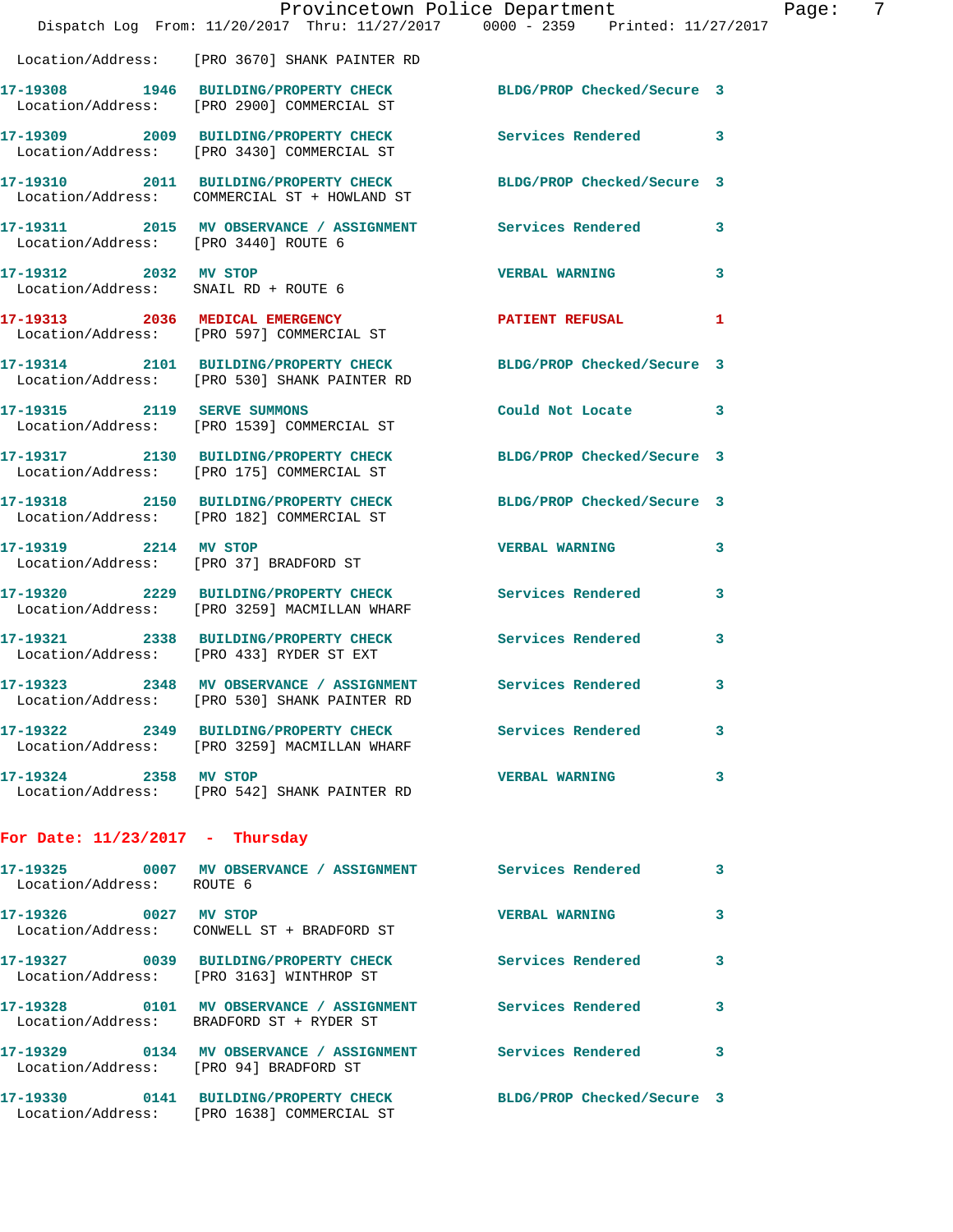|                                 | Provincetown Police Department                                                                                    |                            | Pag                 |
|---------------------------------|-------------------------------------------------------------------------------------------------------------------|----------------------------|---------------------|
|                                 | Dispatch Log From: 11/20/2017 Thru: 11/27/2017 0000 - 2359 Printed: 11/27/2017                                    |                            |                     |
|                                 | 17-19331 0219 BUILDING/PROPERTY CHECK BLDG/PROP Checked/Secure 3<br>Location/Address: [PRO 1783] FRANKLIN ST      |                            |                     |
|                                 | 17-19332 0236 BUILDING/PROPERTY CHECK BLDG/PROP Checked/Secure 3<br>Location/Address: [PRO 545] SHANK PAINTER RD  |                            |                     |
|                                 | 17-19333 0240 BUILDING/PROPERTY CHECK BLDG/PROP Checked/Secure 3<br>Location/Address: [PRO 1778] SHANK PAINTER RD |                            |                     |
|                                 | 17-19334 0429 BUILDING/PROPERTY CHECK BLDG/PROP Checked/Secure 3<br>Location/Address: [PRO 3259] MACMILLAN WHARF  |                            |                     |
|                                 | 17-19335 0446 BUILDING/PROPERTY CHECK Services Rendered<br>Location/Address: [PRO 3430] COMMERCIAL ST             |                            | 3                   |
|                                 | Location/Address: [PRO 2540] RACE POINT RD                                                                        |                            | 3                   |
|                                 | 17-19337 0606 FLIGHT COVERAGE<br>Location/Address: [PRO 516] RACE POINT RD                                        | Services Rendered          | 2 <sup>1</sup><br>1 |
|                                 | 17-19338 0830 PARK, WALK & TALK 30 Services Rendered<br>Location/Address: [PRO 2977] COMMERCIAL ST                |                            | $\overline{2}$      |
|                                 | 17-19339 0924 HAZARDS<br>Location/Address: [PRO 2227] BRADFORD ST                                                 | Removed Hazard             | $\overline{a}$      |
|                                 | 17-19340 1128 DUCKS STUCK IN NET<br>Location/Address: [PRO 146] COMMERCIAL ST                                     | Referred to Other Agency 2 |                     |
|                                 | 17-19341 1220 PARK, WALK & TALK<br>Location/Address: [PRO 537] SHANK PAINTER RD                                   | <b>Services Rendered</b>   | $\mathbf{2}$        |
| 17-19342 1433 FALSE ALARM       | Location/Address: [PRO 1641] BRADFORD ST                                                                          | No Action Required         | 1                   |
|                                 | 17-19343    1453    ALARM - FIRE<br>Location/Address: [PRO 223] COMMERCIAL ST                                     | Extinguished               | 1                   |
|                                 | $17-19344$ 1609 ALARM - FIRE<br>Location/Address: [PRO 320] COMMERCIAL ST                                         | Extinguished               | 1                   |
|                                 | 17-19345 1742 911 CALL/RESCUE<br>Location/Address: [PRO 1671] MASONIC PL                                          | <b>PATIENT REFUSAL</b>     | 1                   |
|                                 | 17-19347 1921 BUILDING/PROPERTY CHECK<br>Location/Address: [PRO 519] RACE POINT RD                                | BLDG/PROP Checked/Secure 3 |                     |
|                                 | 17-19348 1923 BUILDING/PROPERTY CHECK<br>Location/Address: [PRO 516] RACE POINT RD                                | Services Rendered          | 3                   |
|                                 | 17-19349 1928 BUILDING/PROPERTY CHECK<br>Location/Address: [PRO 1275] ANTHONY ST                                  | BLDG/PROP Checked/Secure 3 |                     |
|                                 | 17-19350 1930 PARK, WALK & TALK<br>Location/Address: [PRO 105] COMMERCIAL ST                                      | Services Rendered          | $\mathbf{2}$        |
|                                 | 17-19351 1936 BUILDING/PROPERTY CHECK<br>Location/Address: [PRO 3416] STABLE PATH                                 | Services Rendered          | 3                   |
|                                 | 17-19353 2058 MEDICAL EMERGENCY<br>Location/Address: [PRO 1226] HOWLAND ST                                        | Services Rendered          | 1                   |
| For Date: $11/24/2017$ - Friday |                                                                                                                   |                            |                     |
|                                 |                                                                                                                   |                            |                     |

**17-19354 0029 BUILDING/PROPERTY CHECK BLDG/PROP Checked/Secure 3**  Location/Address: [PRO 2542] COMMERCIAL ST **17-19356 0143 BUILDING/PROPERTY CHECK BLDG/PROP Checked/Secure 3**  Location/Address: [PRO 3430] COMMERCIAL ST

age: 8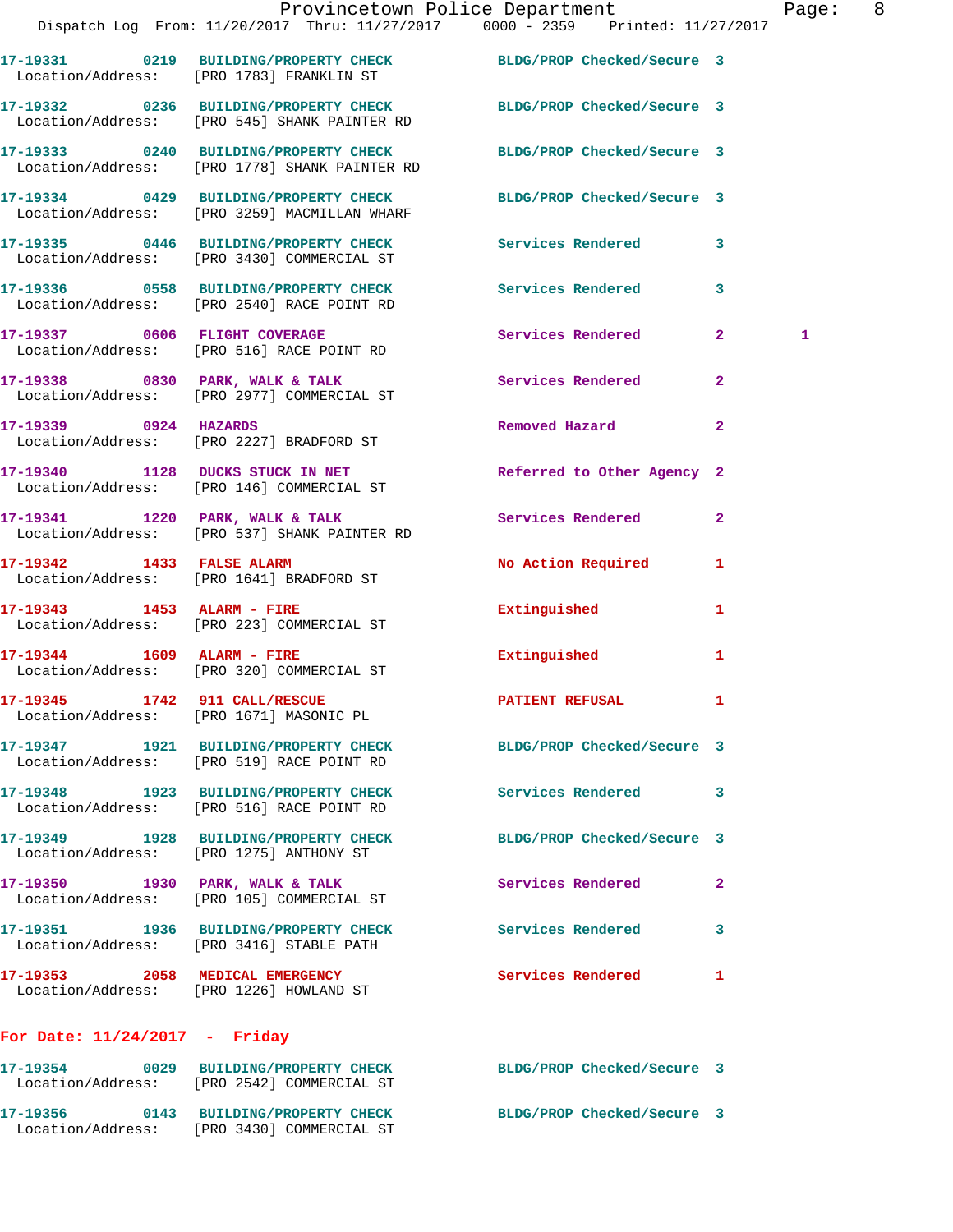|                                                            | 17-19355 0144 MV OBSERVANCE / ASSIGNMENT Services Rendered<br>Location/Address: BRADFORD ST + STANDISH ST |                            | 3              |   |
|------------------------------------------------------------|-----------------------------------------------------------------------------------------------------------|----------------------------|----------------|---|
|                                                            | 17-19357 0217 BUILDING/PROPERTY CHECK<br>Location/Address: [PRO 379] COMMERCIAL ST                        | BLDG/PROP Checked/Secure 3 |                |   |
|                                                            | 17-19358 0221 MV OBSERVANCE / ASSIGNMENT Services Rendered<br>Location/Address: [PRO 3430] COMMERCIAL ST  |                            | 3              |   |
|                                                            | 17-19359 0317 BUILDING/PROPERTY CHECK<br>Location/Address: [PRO 1989] COMMERCIAL ST                       | BLDG/PROP Checked/Secure 3 |                |   |
|                                                            | 17-19360 0327 BUILDING/PROPERTY CHECK<br>Location/Address: [PRO 3259] MACMILLAN WHARF                     | Services Rendered          | 3              |   |
| Location/Address: [PRO 521] ROUTE 6                        | 17-19361 0349 BUILDING/PROPERTY CHECK                                                                     | Services Rendered          | 3              |   |
|                                                            | 17-19362 0503 BUILDING/PROPERTY CHECK<br>Location/Address: [PRO 440] HARRY KEMP WAY                       | BLDG/PROP Checked/Secure 3 |                |   |
| Location/Address: ROUTE 6 + HOWLAND ST                     | 17-19363 0518 MV OBSERVANCE / ASSIGNMENT Services Rendered                                                |                            | 3              |   |
|                                                            | 17-19364 0549 BUILDING/PROPERTY CHECK<br>Location/Address: [PRO 2206] COMMERCIAL ST                       | Services Rendered          | 3              |   |
| 17-19365 0551 LOOSE DOG<br>Location/Address: CREEK HILL RD |                                                                                                           | Citation / Warning Issue 2 |                |   |
|                                                            | 17-19367 0729 SUSPICIOUS ACTIVITY<br>Location/Address: [PRO 1886] BRADFORD ST                             | Unfounded                  | $\overline{2}$ |   |
|                                                            | 17-19368 0741  VANDALISM/GRAFFITI<br>Location/Address: [PRO 4080] RYDER ST EXT                            | Investigated               | 3              | 1 |
|                                                            | 17-19369 0748 PARK, WALK & TALK<br>Location/Address: [PRO 539] SHANK PAINTER RD                           | Services Rendered          | $\overline{a}$ |   |
| 17-19370 0801 911 / GENERAL                                | Location/Address: [PRO 396] COMMERCIAL ST                                                                 | Unfounded                  | 1              | 1 |
| 17-19371 0811 SHARPS FOUND                                 | Location/Address: [PRO 2227] BRADFORD ST                                                                  | Services Rendered          | $\mathbf{2}$   |   |
|                                                            | 17-19372 0906 PARK, WALK & TALK<br>Location/Address: [PRO 2543] MACMILLAN WHARF                           | Services Rendered          | $\mathbf{2}$   |   |
|                                                            | 17-19373 1021 SERVE PROTECTION ORDER<br>Location/Address: [PRO 542] SHANK PAINTER RD                      | Referred to Other Agency 2 |                |   |
| 17-19375 1119 ALARM - GENERAL                              | Location/Address: [PRO 1613] WINTHROP ST                                                                  | <b>Services Rendered</b>   | 1              |   |
|                                                            | 17-19376 1125 PROPERTY CHECK REQUEST<br>Location/Address: [PRO 357] COMMERCIAL ST                         | Services Rendered          | 3              |   |
|                                                            | 17-19377 1135 PARK, WALK & TALK<br>Location/Address: [PRO 105] COMMERCIAL ST                              | <b>Services Rendered</b>   | $\mathbf{2}$   |   |
|                                                            | 17-19378 1150 VANDALISM/GRAFFITI<br>Location/Address: [PRO 1496] ALLERTON ST                              | Services Rendered          | 3              |   |
|                                                            | 17-19379 1204 CRAIGSLIST SCAM<br>Location/Address: [PRO 1858] BRADFORD ST                                 | Services Rendered          | $\mathbf{2}$   |   |
| 17-19380 1329 FOLLOW UP                                    | Location/Address: [PRO 606] CONWELL ST                                                                    | Services Rendered          | $\overline{a}$ |   |
|                                                            | 17-19381 1337 MV OBSERVANCE / ASSIGNMENT Services Rendered                                                |                            | $\mathbf{3}$   |   |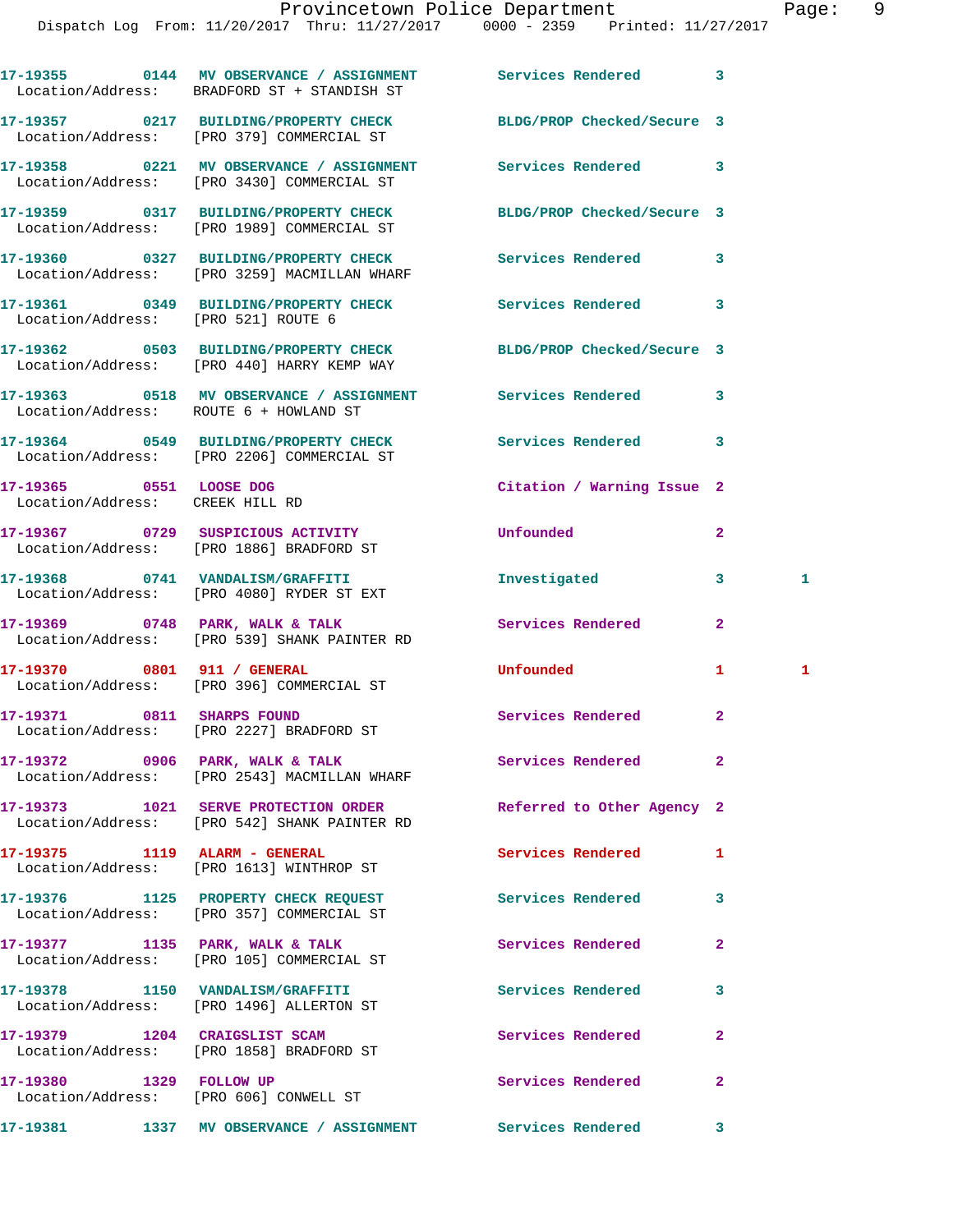|                                                               | Provincetown Police Department<br>Dispatch Log From: 11/20/2017 Thru: 11/27/2017 0000 - 2359 Printed: 11/27/2017 |                            |                |
|---------------------------------------------------------------|------------------------------------------------------------------------------------------------------------------|----------------------------|----------------|
| Location/Address: [PRO 2521] ROUTE 6                          |                                                                                                                  |                            |                |
|                                                               | 17-19382 1407 BUILDING/PROPERTY CHECK<br>Location/Address: [PRO 519] RACE POINT RD                               | BLDG/PROP Checked/Secure 3 |                |
|                                                               | 17-19385 1530 SERVICE CALL / POLICE Services Rendered Location/Address: [PRO 542] SHANK PAINTER RD               |                            | 3              |
|                                                               | 17-19384 1540 PARK, WALK & TALK<br>Location/Address: [PRO 204] COMMERCIAL ST                                     | Services Rendered          | $\overline{a}$ |
|                                                               | 17-19387 1606 MV OBSERVANCE / ASSIGNMENT Services Rendered<br>Location/Address: COMMERCIAL ST + SNAIL RD         |                            | 3              |
|                                                               | 17-19389 1712 MV OBSERVANCE / ASSIGNMENT Services Rendered<br>Location/Address: [PRO 2277] BRADFORD ST           |                            | 3              |
|                                                               | 17-19390 1727 BUILDING/PROPERTY CHECK Services Rendered<br>Location/Address: [PRO 1496] ALLERTON ST              |                            | 3              |
| 17-19391 1749 LOOSE DOG                                       | Location/Address: [PRO 2977] COMMERCIAL ST                                                                       | <b>GONE ON ARRIVAL</b>     | $\overline{2}$ |
|                                                               | 17-19392 1805 MV OBSERVANCE / ASSIGNMENT Services Rendered<br>Location/Address: [PRO 1892] SHANK PAINTER RD      |                            | 3              |
| 17-19393 1838 MV STOP                                         | Location/Address: CARVER ST + BRADFORD ST                                                                        | <b>VERBAL WARNING</b>      | 3              |
|                                                               | 17-19395 1902 BUILDING/PROPERTY CHECK BLDG/PROP Checked/Secure 3<br>Location/Address: [PRO 3287] ROUTE 6         |                            |                |
|                                                               | 17-19396 1905 BUILDING/PROPERTY CHECK Services Rendered<br>Location/Address: [PRO 526] RYDER ST EXT              |                            | 3              |
|                                                               | 17-19398 1911 SUSPICIOUS ACTIVITY<br>Location/Address: ROUTE 6 + SHANK PAINTER RD                                | <b>Services Rendered</b>   | $\mathbf{2}$   |
|                                                               | 17-19397 1912 MV OBSERVANCE / ASSIGNMENT Services Rendered<br>Location/Address: [PRO 3440] ROUTE 6               |                            | 3              |
| 17-19399 1917 MV STOP<br>Location/Address: ROUTE 6 + SNAIL RD |                                                                                                                  | Citation / Warning Issue 3 |                |
|                                                               | 17-19400 2039 BY-LAW VIOLATION<br>Location/Address: [PRO 3771] COMMERCIAL ST                                     | Services Rendered          | $\overline{2}$ |
|                                                               | 17-19401 2056 BUILDING/PROPERTY CHECK BLDG/PROP Checked/Secure 3<br>Location/Address: [PRO 1783] FRANKLIN ST     |                            |                |
|                                                               | 17-19403 2115 PARKING COMPLAINT / GENERAL Could Not Locate<br>Location/Address: COOK ST + BRADFORD ST            |                            | 3              |
|                                                               | 17-19405 2321 MEDICAL EMERGENCY<br>Location: [PRO 3431] LOPES SQUARE                                             | Transported to Hospital    | 1              |
| 17-19407 2350 MV STOP<br>Location/Address: COMMERCIAL ST      |                                                                                                                  | <b>Services Rendered</b>   | 3              |
| For Date: $11/25/2017$ - Saturday                             |                                                                                                                  |                            |                |
|                                                               | 17-19408 0020 MV OBSERVANCE / ASSIGNMENT Services Rendered<br>Location/Address: [PRO 2513] ROUTE 6 + ROUTE 6     |                            | 3              |
|                                                               | 17-19409 0204 BUILDING/PROPERTY CHECK BLDG/PROP Checked/Secure 3<br>Location/Address: [PRO 564] BAYBERRY AVE     |                            |                |
|                                                               | 17-19410 0226 BUILDING/PROPERTY CHECK                                                                            | Services Rendered 3        |                |

Location/Address: [PRO 2483] COMMERCIAL ST

Page:  $10$ <br>017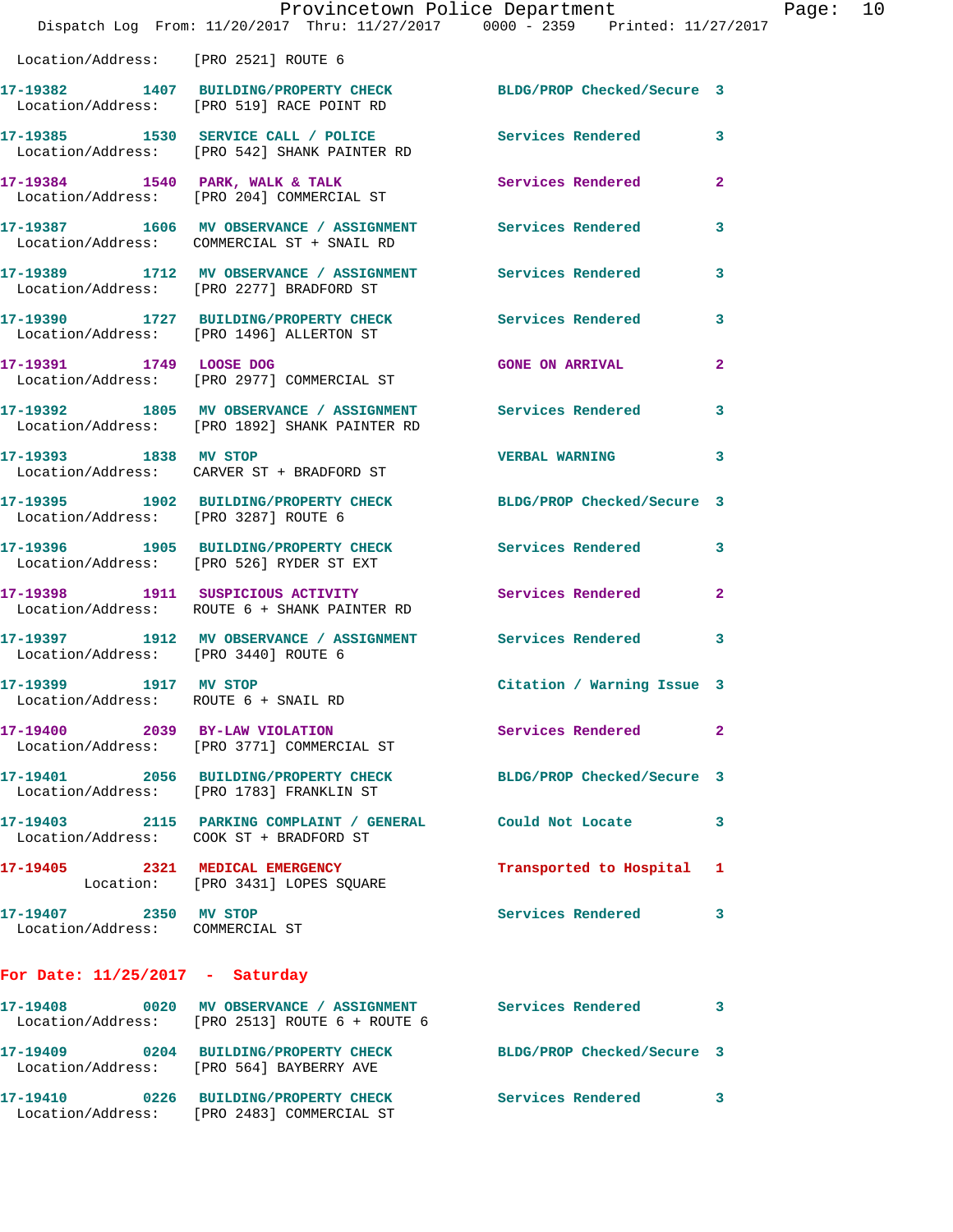|                                                                | Provincetown Police Department<br>Dispatch Log From: 11/20/2017 Thru: 11/27/2017 0000 - 2359 Printed: 11/27/2017 |                            |                |
|----------------------------------------------------------------|------------------------------------------------------------------------------------------------------------------|----------------------------|----------------|
|                                                                |                                                                                                                  |                            |                |
|                                                                | 17-19411 0301 FOLLOW UP<br>Location/Address: [PRO 526] RYDER ST EXT                                              | FOLLOW UP                  | $\overline{2}$ |
|                                                                | 17-19412 0309 PARK, WALK & TALK Services Rendered<br>Location/Address: [PRO 3456] RYDER ST EXT                   |                            | $\overline{2}$ |
|                                                                | 17-19413 0430 BUILDING/PROPERTY CHECK<br>Location/Address: [PRO 3259] MACMILLAN WHARF                            | BLDG/PROP Checked/Secure 3 |                |
|                                                                | 17-19414 0501 BUILDING/PROPERTY CHECK Services Rendered<br>Location/Address: [PRO 3259] MACMILLAN WHARF          |                            | 3              |
| Location/Address: ROUTE 6                                      | 17-19415 0524 MV OBSERVANCE / ASSIGNMENT Services Rendered                                                       |                            | 3              |
|                                                                | 17-19416 0721 ALARM - GENERAL<br>Location/Address: [PRO 2627] CREEK HILL RD                                      | <b>False Alarm</b>         | 1              |
| 17-19417 0734 MV STOP                                          | Location/Address: [PRO 642] COMMERCIAL ST                                                                        | Citation / Warning Issue 3 |                |
| 17-19418 0742 HAZARDS                                          | Location/Address: [PRO 1492] TREMONT ST                                                                          | Referred to Other Agency 2 |                |
| Location/Address: PEARL ST                                     | 17-19419 0743 PARKING COMPLAINT / GENERAL Citation / Warning Issue 3                                             |                            |                |
|                                                                | 17-19421 1017 PARK, WALK & TALK<br>Location/Address: [PRO 3296] SHANK PAINTER RD                                 | No Action Required         | $\mathbf{2}$   |
|                                                                | 17-19423 1111 MEDICAL EMERGENCY<br>Location/Address: [PRO 350] COMMERCIAL ST                                     | Transported to Hospital    | 1              |
|                                                                | 17-19424 1138 MEDICAL EMERGENCY<br>Location/Address: [PRO 542] SHANK PAINTER RD                                  | <b>PATIENT REFUSAL</b>     | 1              |
|                                                                | 17-19426 1211 MEDICAL EMERGENCY<br>Location/Address: [PRO 1566] CONWELL ST                                       | Transported to Hospital    | 1              |
|                                                                | 17-19427 1327 MV COMPLAINT<br>Location/Address: [PRO 739] BRADFORD ST                                            | No Action Required         | $\mathbf{2}$   |
|                                                                | 17-19429 1454 FOLLOW UP<br>Location/Address: [PRO 542] SHANK PAINTER RD<br>Refer To Summons: 17-353-AR           | <b>Services Rendered</b>   |                |
|                                                                | 17-19430 1513 MV OBSERVANCE / ASSIGNMENT Services Rendered<br>Location/Address: [PRO 2277] BRADFORD ST           |                            | 3              |
|                                                                | 17-19431 1541 PARK, WALK & TALK<br>Location/Address: [PRO 105] COMMERCIAL ST                                     | <b>Services Rendered</b>   | $\overline{2}$ |
| 17-19432 1555 MV COMPLAINT<br>Location/Address: [TRU] SHORE RD |                                                                                                                  | Could Not Locate           | $\mathbf{2}$   |
| 17-19433 1640 MV STOP                                          | Location/Address: [PRO 1892] SHANK PAINTER RD                                                                    | <b>VERBAL WARNING</b>      | 3              |
|                                                                | 17-19434 1652 MEDICAL EMERGENCY<br>Location/Address: [PRO 1892] SHANK PAINTER RD                                 | <b>PATIENT REFUSAL</b>     | 1              |
| 17-19438 1835 MV STOP<br>Location/Address: ROUTE 6 + SNAIL RD  |                                                                                                                  | <b>VERBAL WARNING</b>      | 3              |
| Location/Address: [PRO 2521] ROUTE 6                           | 17-19437 1839 MV OBSERVANCE / ASSIGNMENT Services Rendered                                                       |                            | 3              |
|                                                                | 17-19439 1907 MV OBSERVANCE / ASSIGNMENT Services Rendered<br>Location/Address: [PRO 2478] BRADFORD ST           |                            | 3              |
|                                                                | 17-19440 1907 MEDICAL EMERGENCY                                                                                  | Transported to Hospital 1  |                |

Page: 11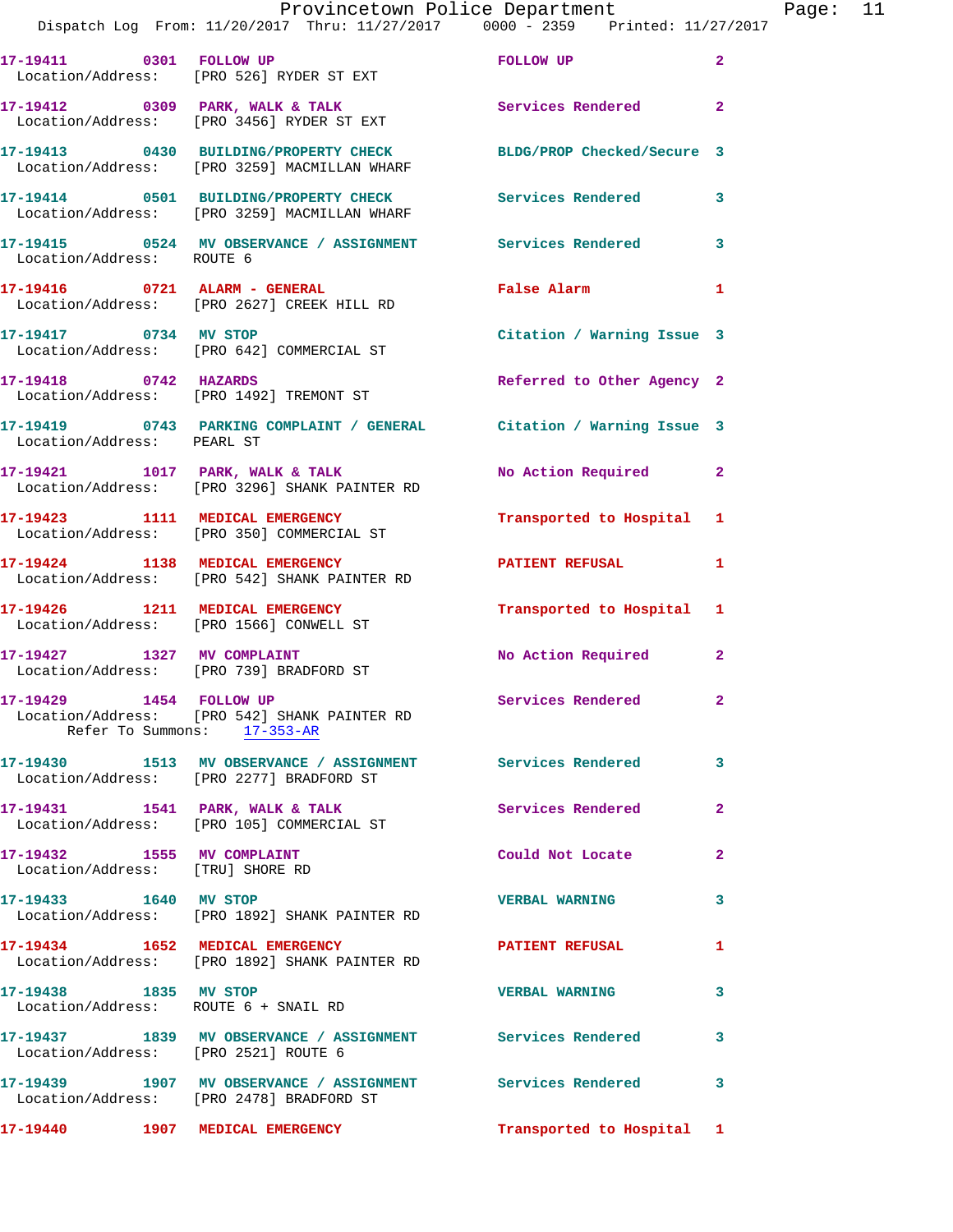|                                      | Provincetown Police Department<br>Dispatch Log From: 11/20/2017 Thru: 11/27/2017 0000 - 2359 Printed: 11/27/2017 |                            |   | Page: 12 |  |
|--------------------------------------|------------------------------------------------------------------------------------------------------------------|----------------------------|---|----------|--|
|                                      | Location/Address: [PRO 269] COMMERCIAL ST                                                                        |                            |   |          |  |
|                                      | 17-19443 1940 ASSIST CITIZEN<br>Location/Address: [PRO 542] SHANK PAINTER RD                                     | SPOKEN TO 3                |   |          |  |
| Location/Address: [PRO 3287] ROUTE 6 | 17-19444 2011 BUILDING/PROPERTY CHECK BLDG/PROP Checked/Secure 3                                                 |                            |   |          |  |
|                                      | 17-19445 2056 FOLLOW UP<br>Location/Address: [PRO 823] COMMERCIAL ST                                             | Services Rendered 2        |   |          |  |
|                                      | 17-19446 2104 BUILDING/PROPERTY CHECK Services Rendered 3<br>Location/Address: [PRO 3259] MACMILLAN WHARF        |                            |   |          |  |
|                                      | 17-19447 2107 BUILDING/PROPERTY CHECK BLDG/PROP Checked/Secure 3<br>Location/Address: [PRO 2543] MACMILLAN WHARF |                            |   |          |  |
|                                      | 17-19448 2137 BUILDING/PROPERTY CHECK Services Rendered 3<br>Location/Address: [PRO 2898] JEROME SMITH RD        |                            |   |          |  |
| Location/Address: COMMERCIAL ST      | 17-19449 2320 B & E / BURGLARY Services Rendered 2                                                               |                            |   |          |  |
| For Date: $11/26/2017$ - Sunday      |                                                                                                                  |                            |   |          |  |
|                                      | 17-19450 0042 MV OBSERVANCE / ASSIGNMENT Services Rendered 3<br>Location/Address: BRADFORD ST + RYDER ST         |                            |   |          |  |
|                                      | 17-19451 0131 BUILDING/PROPERTY CHECK Services Rendered 3<br>Location/Address: [PRO 3259] MACMILLAN WHARF        |                            |   |          |  |
| Location/Address: [PRO 2513] ROUTE 6 | 17-19452 0226 MV OBSERVANCE / ASSIGNMENT Services Rendered 3                                                     |                            |   |          |  |
|                                      | 17-19453 0446 BUILDING/PROPERTY CHECK BLDG/PROP Checked/Secure 3<br>Location/Address: [PRO 530] SHANK PAINTER RD |                            |   |          |  |
| Location/Address: ROUTE 6            | 17-19454 0528 MV OBSERVANCE / ASSIGNMENT Services Rendered 3                                                     |                            |   |          |  |
|                                      | 17-19455 0906 LOST NE PATRIOTS WALLET Services Rendered 3<br>Location/Address: [PRO 542] SHANK PAINTER RD        |                            |   |          |  |
|                                      | 17-19457 0949 BUILDING/PROPERTY CHECK BLDG/PROP Checked/Secure 3<br>Location/Address: [PRO 518] RACE POINT RD    |                            |   |          |  |
|                                      | 17-19458 0949 BUILDING/PROPERTY CHECK BLDG/PROP Checked/Secure 3<br>Location/Address: [PRO 519] RACE POINT RD    |                            |   |          |  |
| Refer To Accident: 17-106-AC         | 17-19459 1144 MV COLLISION<br>Location/Address: [PRO 3446] COMMERCIAL ST                                         | <b>Services Rendered</b> 1 |   |          |  |
|                                      | 17-19460 1149 LOST PROPERTY-WALLET<br>Location/Address: [PRO 399] COMMERCIAL ST                                  | Services Rendered 3        |   |          |  |
|                                      | 17-19461 1253 ANIMAL CALL<br>Location/Address: [PRO 94] BRADFORD ST                                              | Services Rendered 2        |   |          |  |
|                                      | 17-19463 1521 COMPLAINT<br>Location/Address: [PRO 542] SHANK PAINTER RD + BRADFORD ST                            | <b>SPOKEN TO</b>           | 3 |          |  |
|                                      | 17-19464 1554 PARK, WALK & TALK<br>Location/Address: [PRO 1892] SHANK PAINTER RD                                 | No Action Required 2       |   |          |  |
|                                      | 17-19465    1624 MV STOP<br>Location/Address: [PRO 208] COMMERCIAL ST                                            | <b>VERBAL WARNING</b>      | 3 |          |  |
| Location/Address: [PRO 3287] ROUTE 6 | 17-19467 1751 BUILDING/PROPERTY CHECK BLDG/PROP Checked/Secure 3                                                 |                            |   |          |  |